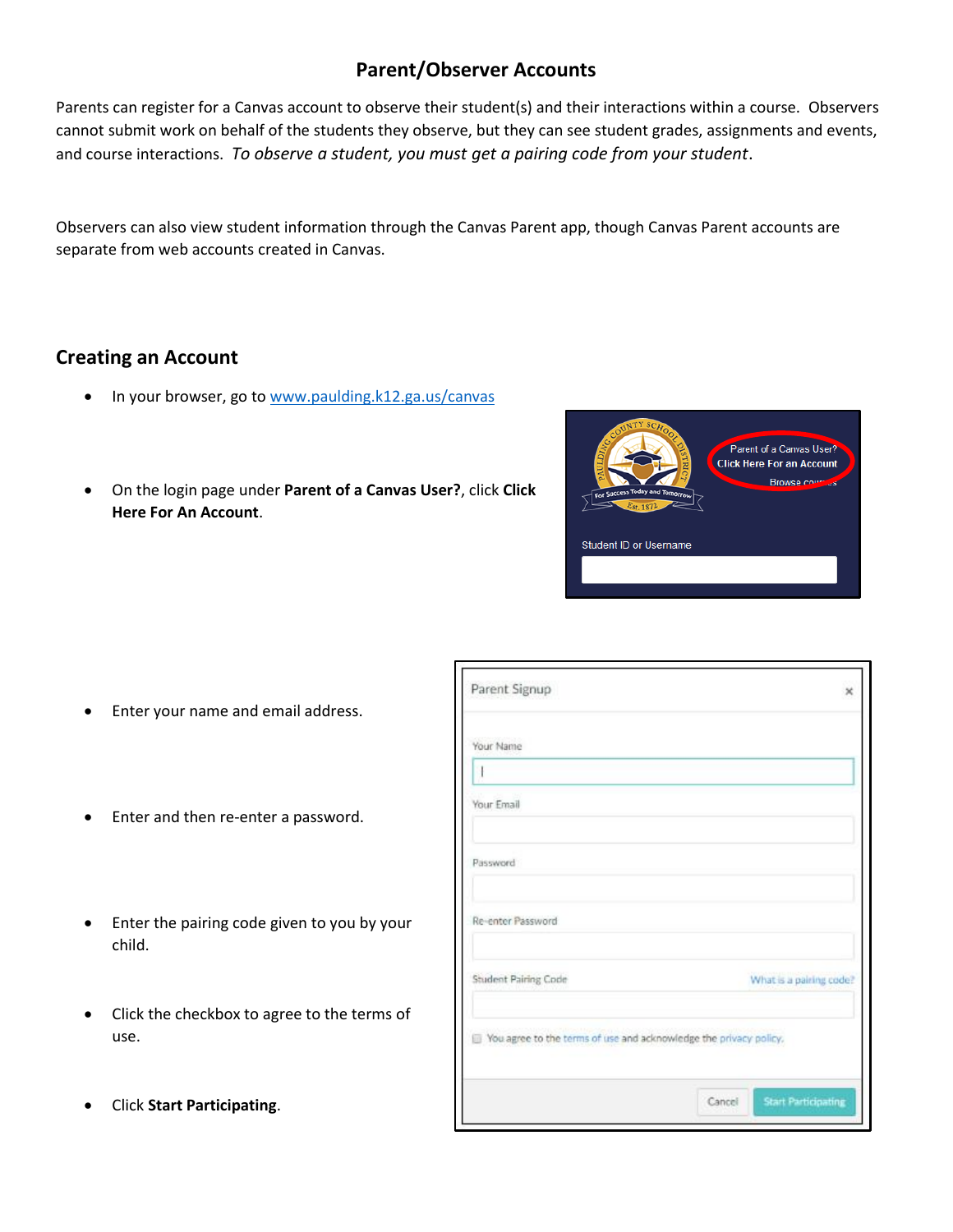## **Observing Students**

### **The Dashboard**

- The dashboard contains cards for all courses your student is enrolled in.
- The icons on the card show Announcements, Assignments, Discussions, and Files for the course if the teacher chooses to display these.
- A number next to an icon indicates new activity. Click the icon to go to that section of the course.
- To open a course
	- o click the name of the course

#### or

- o click **Courses** in the navigation pane and click the course name.
- To "favorite" a course so it always shows on the dashboard,
	- o click **Courses** in the Global Navigation pane and select **All Courses**.
	- o click the star in front of a course name to add the course to the dashboard.

### **The Calendar**

• Click **Calendar** in the navigation pane to view events on your personal calendar and any assignments and due dates for your students' courses.









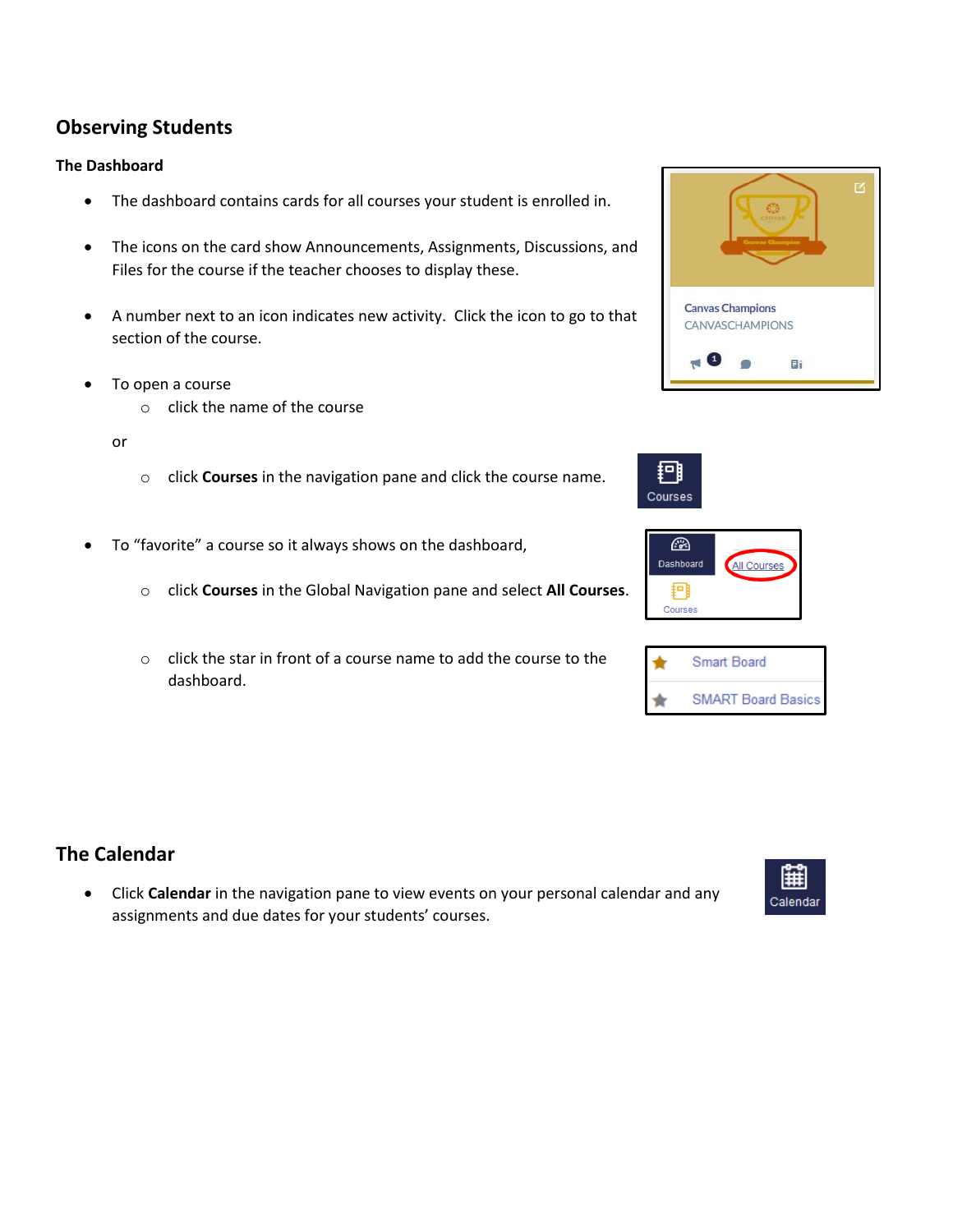# **Viewing Grades**

- To view grades for a course on the dashboard, click **View Grades**.
- Click the student name and course to view the grades for a particular class.
- The assignment list shows the assignment names, due dates, and scores.
- To view the assignment details, click the name of the assignment.

NOTE: you can only view assignments submitted online in Canvas; assignments submitted on paper or in class are not viewable here.

• To view grades for a different course, click the **For the course** dropdown and choose a different class.

| Grades For Emily Boone    |                         |                         |              |        |  |  |
|---------------------------|-------------------------|-------------------------|--------------|--------|--|--|
| For the course,           | History 101             | ÷                       |              |        |  |  |
| Assignments               | <b>Learning Mastery</b> |                         |              |        |  |  |
| <b>Name</b>               |                         | <b>Due</b>              | <b>Score</b> | Out of |  |  |
| Unit 2 Quiz               |                         | Jun 13, 2014 by 11:59pm |              | 5      |  |  |
| <b>Course Evaluation</b>  |                         | Aug 26 by 11:59pm       | 1.25         | 3      |  |  |
| <b>Information Survey</b> |                         | Aug 31 by 11:59pm       | 5            | 5      |  |  |